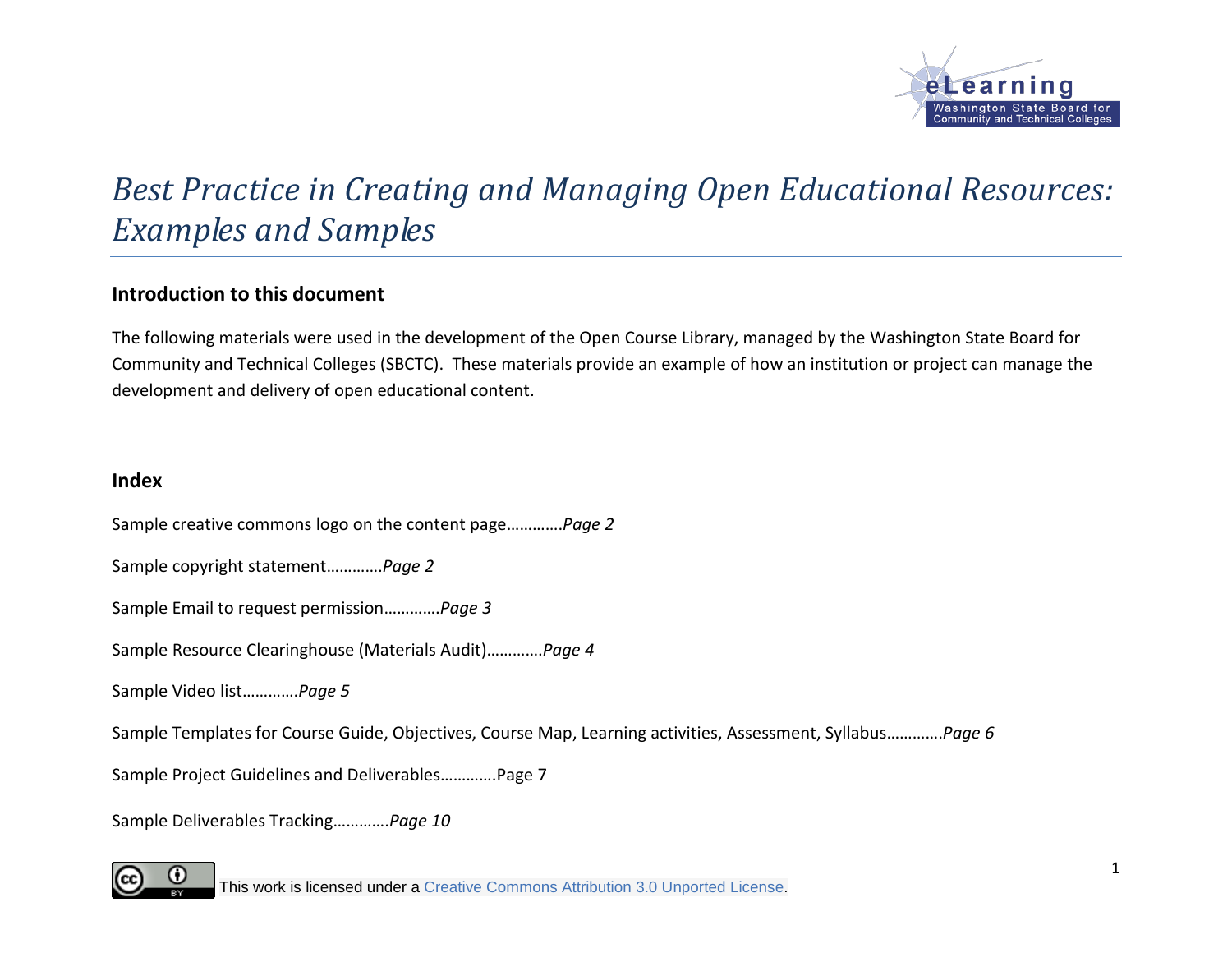

#### **Sample creative commons logo on the content page**



Unless otherwise specified, this work by the [Washington State Colleges](http://sbctc.edu/) is licensed under a [Creative Commons Attribution 3.0 Unported License.](http://creativecommons.org/licenses/by/3.0/) The [Open Course Library](http://opencourselibrary.org/) is funded by the [Bill & Melinda Gates Foundation](http://www.gatesfoundation.org/postsecondaryeducation/Pages/default.aspx) and the Washington State Legislature.

#### **Sample copyright statement**

The course materials you are viewing were created as part of the Open Course Library (OCL) project. The OCL is a collection of courses designed by a cooperative of faculty members in Washington State starting in 2011. The courses, and our maintenance of them, are complete as of March 2013.

All of our work is available for use and adoption by anyone at any time. We release materials created by our team using a Creative Commons (CC By) license.

Some materials associated with this course might have be made available through cooperation of the original copyright holder. In these cases please follow the distribution restrictions as defined by the specific material.

To attribute this course please use the names of our faculty designer(s): Rebecca Engel

To cite this course please use the following citation example:

Engel, Rebecca. Open Course Library: ASL&121: American Sign Language I. *The Open Course Library*. Washington State Board for Community & Technical Colleges, xx March, 2013. Web. Date of access.

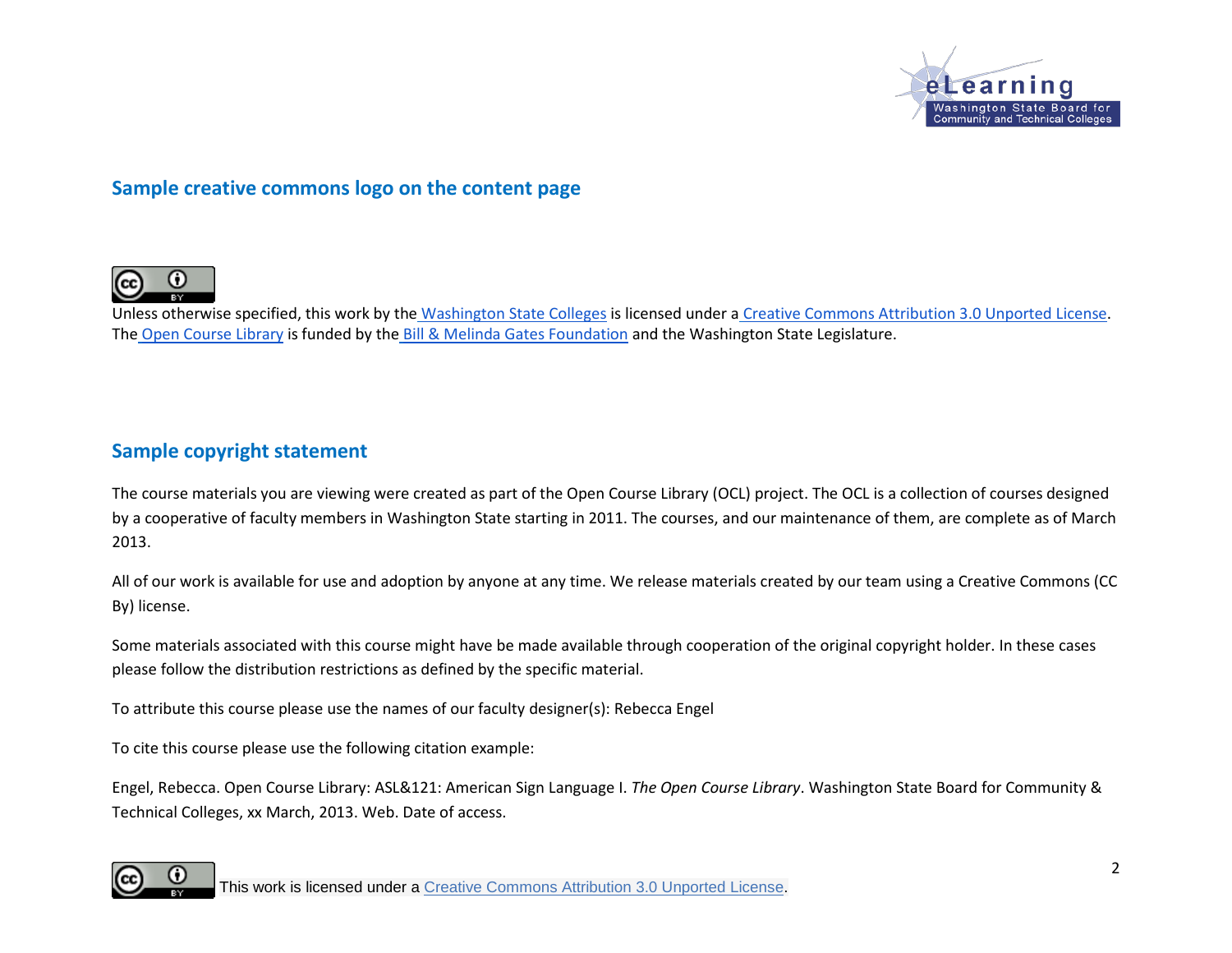

## **Sample Email to request permission**

Hello Dr. Dumbledore,

I am a faculty with the Washington State Open Course Library project. The purpose of this project is to design openly licensed courses that can be taught face-to-face, hybrid and/or online. These courses will be freely available on the internet for anyone to copy, modify and use. One of the purposes of this project is to offer educational resources to regions where formal educational opportunities are scarce or expensive.

I am creating a course entitled "Advanced potion" and I would like to use a post from you blog entitled "Why poly juice potion?" from February 2005.

I am seeking your permission to distribute this material as part of our course. You will maintain your copyrights, but will be giving us permission to distribute this material for reuse as part of the teaching of this course. We will mostly likely copy the text of your post into a Google document, attribute you and include a note that the work should be used for educational purposes. A full citation for the work will accompany it, as will a statement of copyright ownership and notice that the work cannot be distributed for reasons other than education.

Please contact me at xxxx@hogwarts.edu or by telephone at 253-xxx-xxxx with information about this request.

Thank you for your time and attention.

Regards,

Boyoung

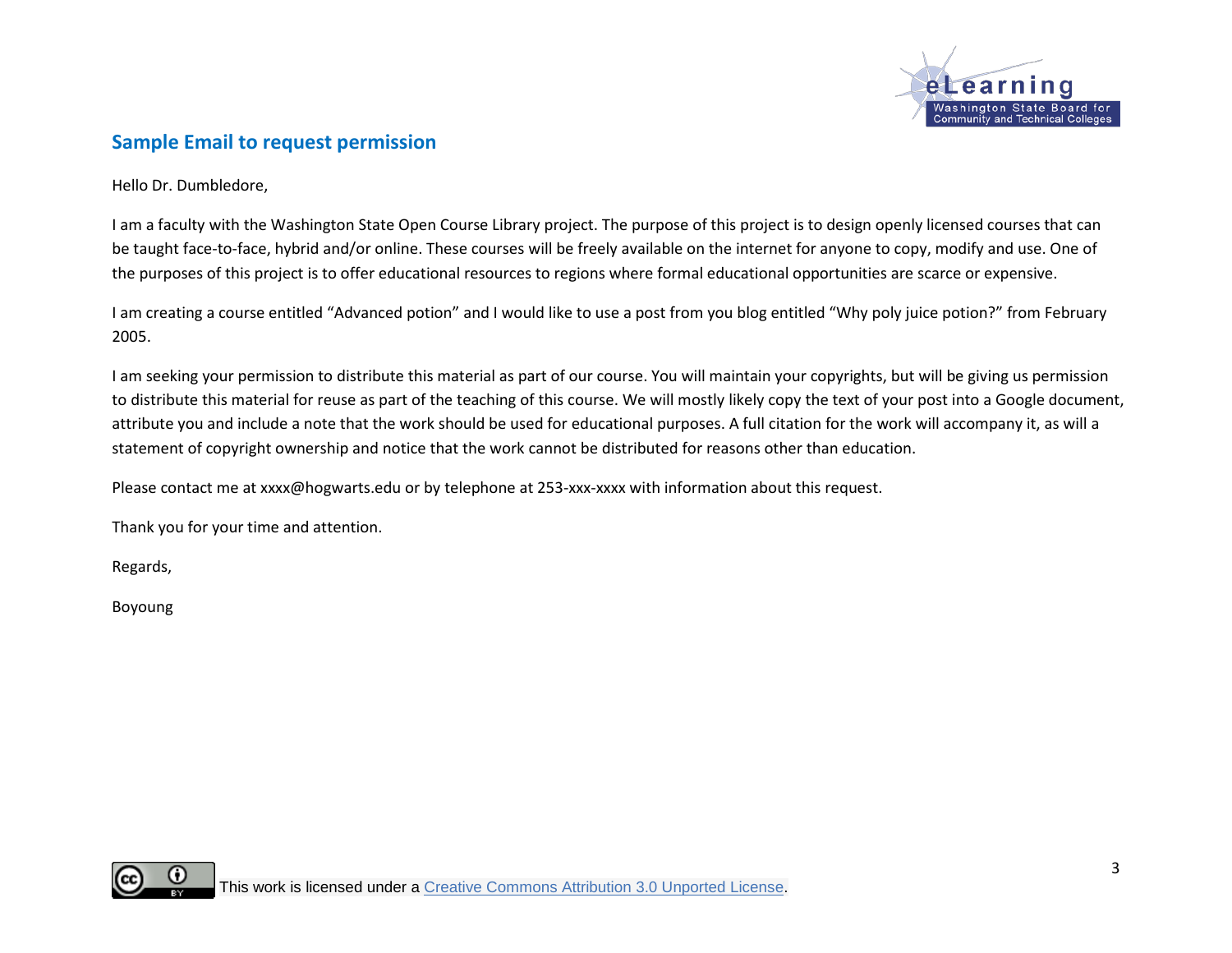

## **Sample Resource Clearinghouse**

| <b>Citation for Material in MLA</b>                                      | <b>Original Link to Material</b>                                                   | Module/Lesson                    | Plan for use of the material                                                                        | Copyright                                      | Permanent Access from OCL (Where<br>Available)         |
|--------------------------------------------------------------------------|------------------------------------------------------------------------------------|----------------------------------|-----------------------------------------------------------------------------------------------------|------------------------------------------------|--------------------------------------------------------|
|                                                                          |                                                                                    |                                  | This film is a brief look into the four fields of                                                   |                                                |                                                        |
| Hasten, Lauren W. "Teaching Anthropology."                               |                                                                                    | Module 1,                        | anthropology, perceptions of the subject, and what it                                               | Permission granted, see                        | http://www.youtube.com/watch?v=uWrmMBi                 |
| YouTube. 2009 Jul 23. Web. 12 Jun 2012.                                  | http://youtu.be/uWrmMBivIkw                                                        | Overview                         | means to use the holistic perspective.                                                              | 2HastenCopyrightPermission file.               | vlkw                                                   |
|                                                                          |                                                                                    |                                  |                                                                                                     |                                                | https://docs.google.com/file/d/0B6cbgIt0rhk3           |
| "Cultural Anthropology: Introduction."                                   | http://en.wikibooks.org/wiki/Cultural_Anthrop Module 1, Required                   |                                  |                                                                                                     |                                                | Q0dodTR5OU02bXc/edit?usp=sharing (PDF                  |
| Wikibooks. 16 April 2012. Web. 16 June 2012. ology/Introduction          |                                                                                    | Readings                         | required readings                                                                                   | CC-SA                                          | Version Created 2/22/2013)                             |
| What is anthropology? by the American                                    | http://www.aaanet.org/about/WhatisAnthrop Module 1, Required                       |                                  |                                                                                                     |                                                | Web Link:<br>http://www.aaanet.org/about/WhatisAnthrop |
| Anthropology Association                                                 | ology.cfm                                                                          | Readings                         | required readings                                                                                   | Link to Online Version, no distribution.       | ology.cfm (No distribution by OCL)                     |
|                                                                          |                                                                                    |                                  |                                                                                                     |                                                | https://docs.google.com/file/d/0B6cbgIt0rhk3           |
| "Biocultural." Medanth Wiki. n.d. Web. 16                                |                                                                                    | Module 1, Required               |                                                                                                     |                                                | T1Z0T19PWU42Z3c/edit?usp=sharing (PDF                  |
| June 2012.                                                               | http://medanth.wikispaces.com/Biocultural                                          | Readings                         | required readings                                                                                   | CC-SA                                          | Version Created 2/22/13)                               |
|                                                                          |                                                                                    |                                  |                                                                                                     |                                                | Can link via web, original author notes this           |
|                                                                          |                                                                                    |                                  |                                                                                                     |                                                | changes sometimes. PDF for course:                     |
| Antrosio, Jason. "What is Anthroplogy?"                                  |                                                                                    |                                  |                                                                                                     |                                                | https://docs.google.com/file/d/0B6cbgIt0rhk3           |
| Anthropology Report, n.d. Web. 11 June                                   | http://anthropologyreport.com/what-is-                                             | Module 1, Required               |                                                                                                     | Copyright permission granted, see              | cktDYnJSdkF5SUk/edit?usp=sharing (PDF                  |
| 2012.                                                                    | anthropology/                                                                      | Readings                         | required readings                                                                                   | 1AntrosioCopyrightPermission file.             | Version Created 06/2012)                               |
|                                                                          |                                                                                    |                                  |                                                                                                     |                                                | Can link via web, but websites may change.             |
|                                                                          |                                                                                    |                                  |                                                                                                     |                                                | PDF for course:                                        |
| Hume, Douglas W. "What is Anthropology?"                                 |                                                                                    |                                  |                                                                                                     |                                                | https://docs.google.com/file/d/0B6cbgIt0rhk3           |
| AnthroNiche, 30 Dec 2011. Web. 12 June                                   | http://anthroniche.com/pedagogy/what-is-                                           | Module 1, Required               |                                                                                                     | Copyright granted by holder. See               | QlhEU29nM1NoSjg/edit?usp=sharing (PDF                  |
| 2012.                                                                    | anthropology.                                                                      | Readings                         | required readings                                                                                   | 3HumeCopyrightPermission file                  | Version Created 06/2012)                               |
|                                                                          |                                                                                    |                                  |                                                                                                     |                                                | Web Link:                                              |
| The American Anthropological Association                                 |                                                                                    | Module 1, Required               |                                                                                                     |                                                | http://www.aaanet.org/stmts/ethstmnt.htm               |
| Statement on Ethics                                                      | http://www.aaanet.org/stmts/ethstmnt.htm                                           | Readings                         | required readings                                                                                   | Link to Online Version, no distribution.       | (No distribution by OCL)                               |
|                                                                          |                                                                                    |                                  |                                                                                                     |                                                | Link to site at local college where available.         |
|                                                                          |                                                                                    | Module 1, Required               |                                                                                                     |                                                | Otherwise, use this link:                              |
| The IRIS tutorials on information literacy.                              | http://www.clark.edu/Library/iris/                                                 | Readings                         | required readings                                                                                   | CC-SA Licensing.                               | http://www.clark.edu/Library/iris/                     |
|                                                                          |                                                                                    |                                  |                                                                                                     | This is considered in the public domain as per |                                                        |
|                                                                          |                                                                                    |                                  |                                                                                                     | the American Anthropologist Website. Public    |                                                        |
|                                                                          |                                                                                    |                                  |                                                                                                     | Domain in AAA Journals                         |                                                        |
|                                                                          |                                                                                    |                                  |                                                                                                     |                                                |                                                        |
|                                                                          |                                                                                    |                                  |                                                                                                     | Please note that AAA article content           |                                                        |
|                                                                          |                                                                                    |                                  |                                                                                                     | published before 1964 is in the public domain  |                                                        |
|                                                                          |                                                                                    |                                  |                                                                                                     | and may be used and copied without             |                                                        |
|                                                                          |                                                                                    |                                  |                                                                                                     | permission. The AAA asks only that you         |                                                        |
|                                                                          |                                                                                    |                                  |                                                                                                     | include a complete reference to the original   |                                                        |
|                                                                          |                                                                                    |                                  |                                                                                                     | publication and a link to AnthroSource.        |                                                        |
| Miner, H. 1956. Body ritual among the                                    |                                                                                    |                                  |                                                                                                     | (Website:                                      | https://docs.google.com/file/d/0B6cbglt0rhk3           |
| Nacirema. American Anthropologist 58 : 503-                              |                                                                                    | Module 1, Required               |                                                                                                     | http://www.aaanet.org/publications/permissi    | VVNORUpRU1pqQzg/edit?usp=sharing (PDF                  |
| 507.                                                                     | https://www.msu.edu/~jdowell/miner.htm                                             | Readings                         | required readings                                                                                   | ons.cfm)                                       | Version Created 06/2012)                               |
|                                                                          |                                                                                    |                                  |                                                                                                     |                                                |                                                        |
|                                                                          |                                                                                    |                                  | Anthropologist Stefana Broadbent watches us while we                                                |                                                | Link:                                                  |
| Broadbent, Stefana. "How the Internet                                    | http://www.ted.com/talks/lang/en/stefana_b                                         |                                  | talk (and IM, and text). She is one of a new class of                                               |                                                | http://www.ted.com/talks/lang/en/stefana_b             |
| Enables Intimacy." TED Talks. 2009 July.<br>Web. 13 June 2012.           | roadbent_how_the_internet_enables_intimac<br>v.html                                | Module 1, Required<br>Multimedia | ethnographers who study the way our social habits and                                               |                                                | roadbent_how_the_internet_enables_intimac<br>v.html    |
| Smithsonian National Museum of Natural                                   |                                                                                    |                                  | relationships function and mutate in the digital age.                                               | Link to this-- Permission granted at source.   |                                                        |
|                                                                          |                                                                                    |                                  | Watch the video on how an archaeologist at the                                                      |                                                |                                                        |
| History. "Staff Video Interviews: Behind the                             |                                                                                    |                                  | Smithsonian's Department of Anthropology decided to                                                 |                                                |                                                        |
| Scenes Video Look at Anthropologists at                                  | http://anthropology.si.edu/video_interviews.<br>html, http://youtu.be/khWYGuD0dbk, | Module 1, Required               | become an anthropology major, how he defines<br>anthropology, the degrees he obtained, how he got a |                                                |                                                        |
|                                                                          |                                                                                    |                                  |                                                                                                     | Copyright permission granted, see              | http://youtu.be/khWYGuD0dbk,                           |
| Work." Smithsonian Department of<br>Archaeology. n.d. Web. 18 June 2012. | http://youtu.be/318B3Ot51zY                                                        | Multimedia                       | job and what he does as an archaeologist.                                                           | 14SmithsonianCopyrightPermission file          | http://youtu.be/318B3Ot51zY                            |

This work is licensed under a Creative [Commons](http://creativecommons.org/licenses/by/3.0/deed.en_US) Attribution 3.0 Unported License.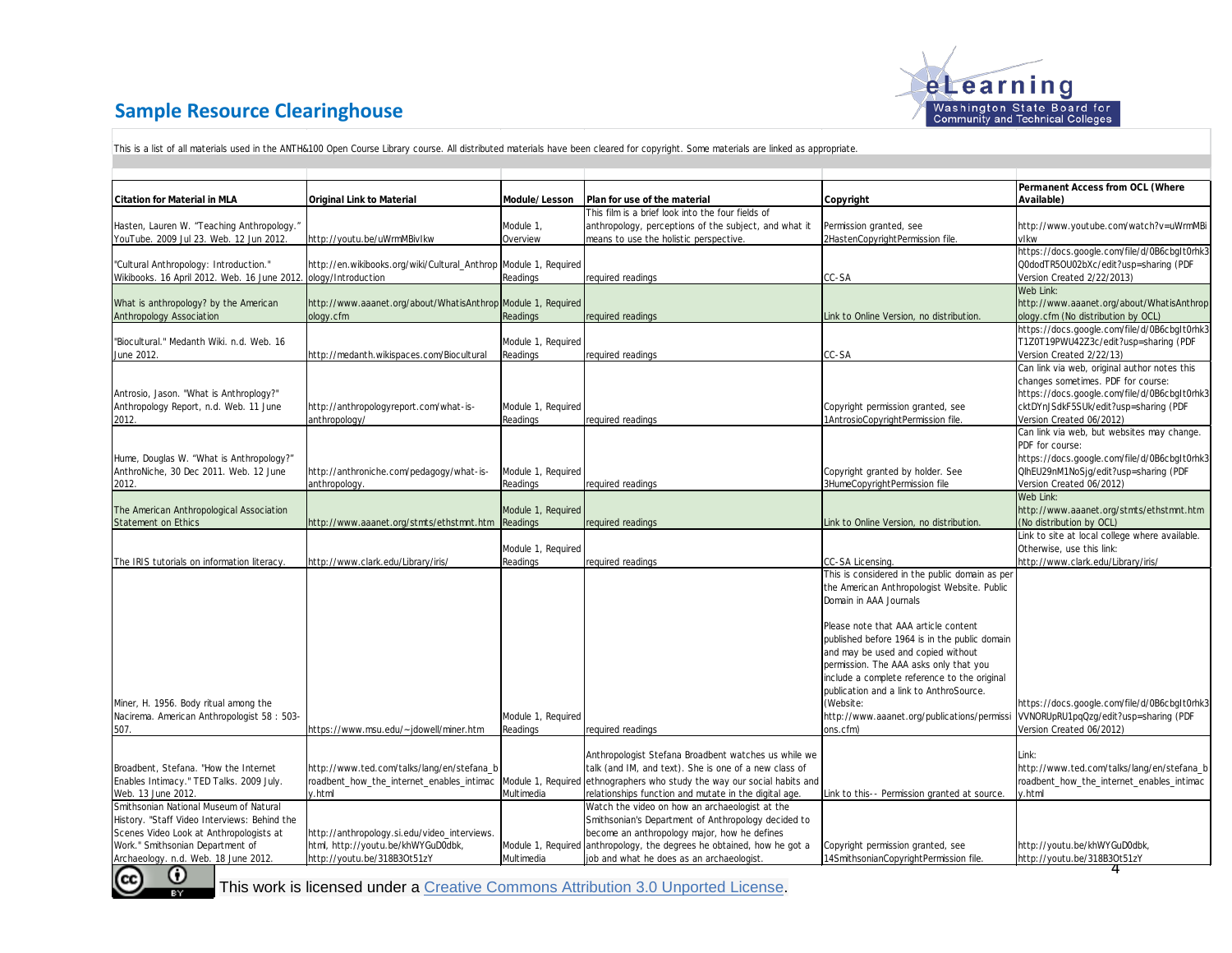

## **Sample Video list**

| <b>Citation</b>                                                                   | <b>Original Link</b>                    | <b>Course Location</b> | Link to use for                         | <b>Permission Status</b>                   | <b>Licensing Language</b> | <b>Universal Design</b> |
|-----------------------------------------------------------------------------------|-----------------------------------------|------------------------|-----------------------------------------|--------------------------------------------|---------------------------|-------------------------|
| Hasten, Lauren W. "What is Anthropology                                           | http://www.youtube.com/walModule 1      |                        | http://www.youtub Permission granted,   |                                            | Used with permission      | Transferred to          |
| Broadbent, Stefana. "How the Internet                                             | http://www.ted.com/talks/la Module 1    |                        | http://www.ted.co Link to this          |                                            |                           | Only link to this,      |
| Smithsonian National Museum of Natural                                            | http://anthropology.si.edu/vi Module 1, |                        |                                         | Watch the video on We have permission      | Used with permission      | http://youtu.be/kh      |
| Wells, Spencer. "Spencer Wells builds a                                           | http://www.ted.com/talks/sp module 2    |                        | http://www.ted.co CC- but link so we    |                                            |                           | Captioning              |
| Tishkoff, Sarah. "Genetics of Human                                               | http://media.hhmi.org/hl/11L   module 2 |                        |                                         | http://media.hhmi.o Permission implied by  |                           | Captioning              |
| "What is a theory?" Nova. Judgment Day:                                           | http://www.teachersdomain.   module 2   |                        | http://www.teacherLink to this          |                                            |                           | Transcripts             |
| Jablonski, Nina. "Breaking the Illusion of                                        | http://www.ted.com/talks/ni module 2    |                        | http://www.ted.co CC but link to        |                                            |                           | Captioned by            |
| Chaddha, Rima. "Our Family Tree". Nova.                                           | http://www.pbs.org/wgbh/nolmodule 3     |                        | http://www.pbs.org Link to this.        |                                            |                           | This is not a video,    |
| "What is a Bonobo?" Evolutionary                                                  | http://evolutionaryanthropol   module 3 |                        |                                         | http://evolutionarya Requesting Permission |                           | Mostly image and        |
| "Ape Genius". Nova. PBS Video. 2008. Web. http://video.pbs.org/video/1   module 3 |                                         |                        | http://video.pbs.org Link to this.      |                                            |                           | Captioning provided     |
| Savage-Rumbaugh, Susan. "The real-life                                            | http://www.ted.com/talks/sumodule 3     |                        | http://www.ted.co Link to this.         |                                            |                           | Captioning provided     |
| The Leakey Foundation. "The Bi-Polar                                              | http://www.youtube.com/walmodule 3      |                        | required multimedia Requesting          |                                            | Used with permission      |                         |
| "Primate Behavior". What does it mean to                                          | http://humanorigins.si.edu/e   module 3 |                        | http://humanorigins Link to this source |                                            |                           | Video on site is        |
| "Becoming Human: Series Overview".                                                | http://www.pbs.org/wgbh/nolmodule 4     |                        | http://www.pbs.org Link to this.        |                                            |                           | Video on site is        |
| Leakey, Louise. "Louise Leakey digs for                                           | http://www.ted.com/talks/lo   module 4  |                        | http://www.ted.co Link to this.         |                                            |                           | Captioning provided     |
| Sringer, Christopher. "Rethinking "Out of                                         | http://www.edge.org/conver module 4     |                        |                                         | Asking permission. If                      |                           | Transcripted at         |
| Paabo, Svante. "DNA clules to our inner                                           | http://www.ted.com/talks/sv module 4    |                        | http://www.ted.co CC- but link to       |                                            |                           | Captioning              |
| "What is archaeology?" produced by Faith                                          | http://www.archaeologychan module 5     |                        |                                         | http://youtu.be/Ril_We have permission     | Used with permission      | Captioning provided     |
| Diamond, Jared. "Why Societies Collapse."                                         | http://www.ted.com/talks/ja   module 6  |                        | http://www.ted.co Link to this.         |                                            |                           | Captioned at            |

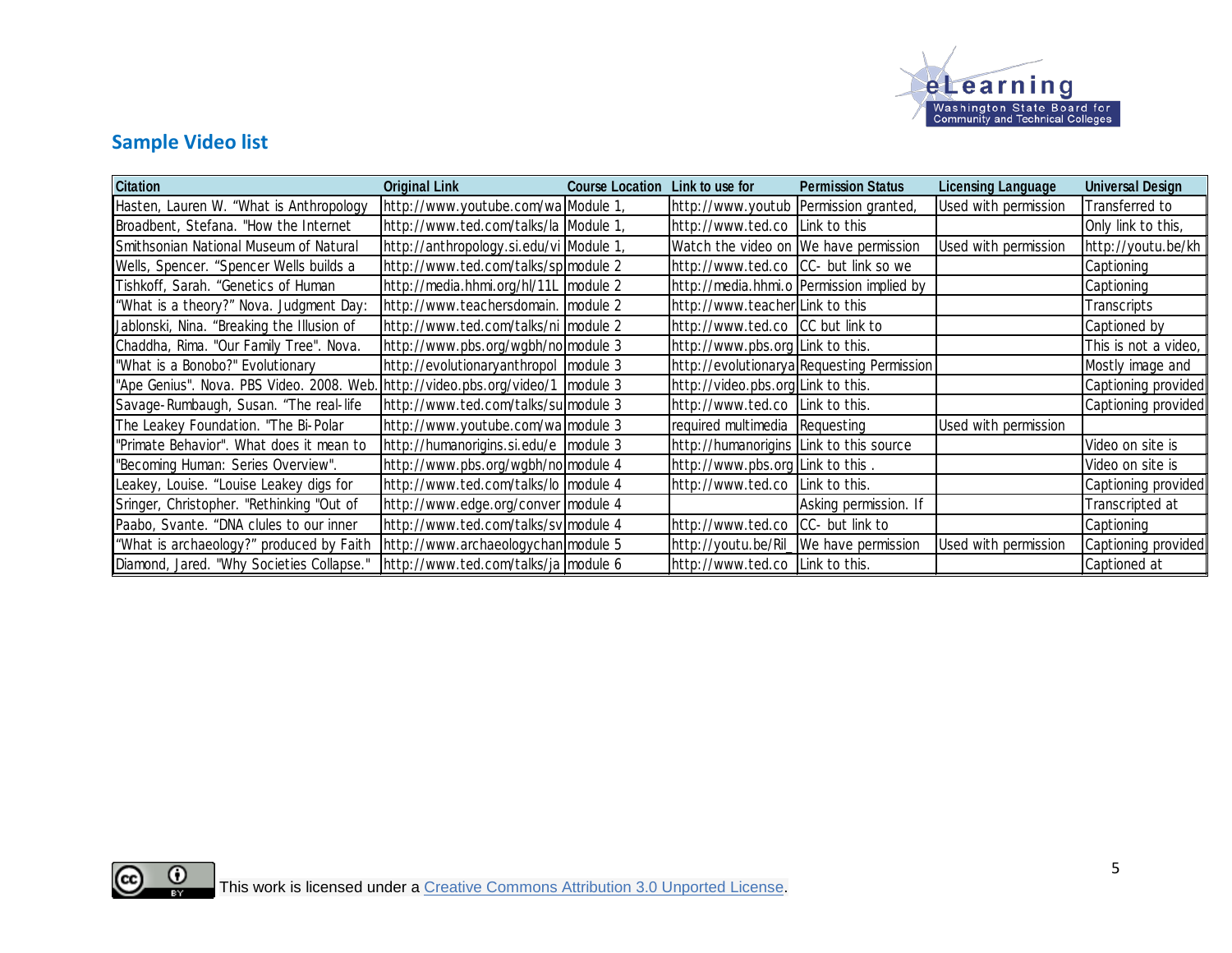

**Sample Course Templates for Course Guide, Objectives, Course Map, Learning activities, Assessment, Syllabus**

Please find the templates at <http://goo.gl/wCSLA>

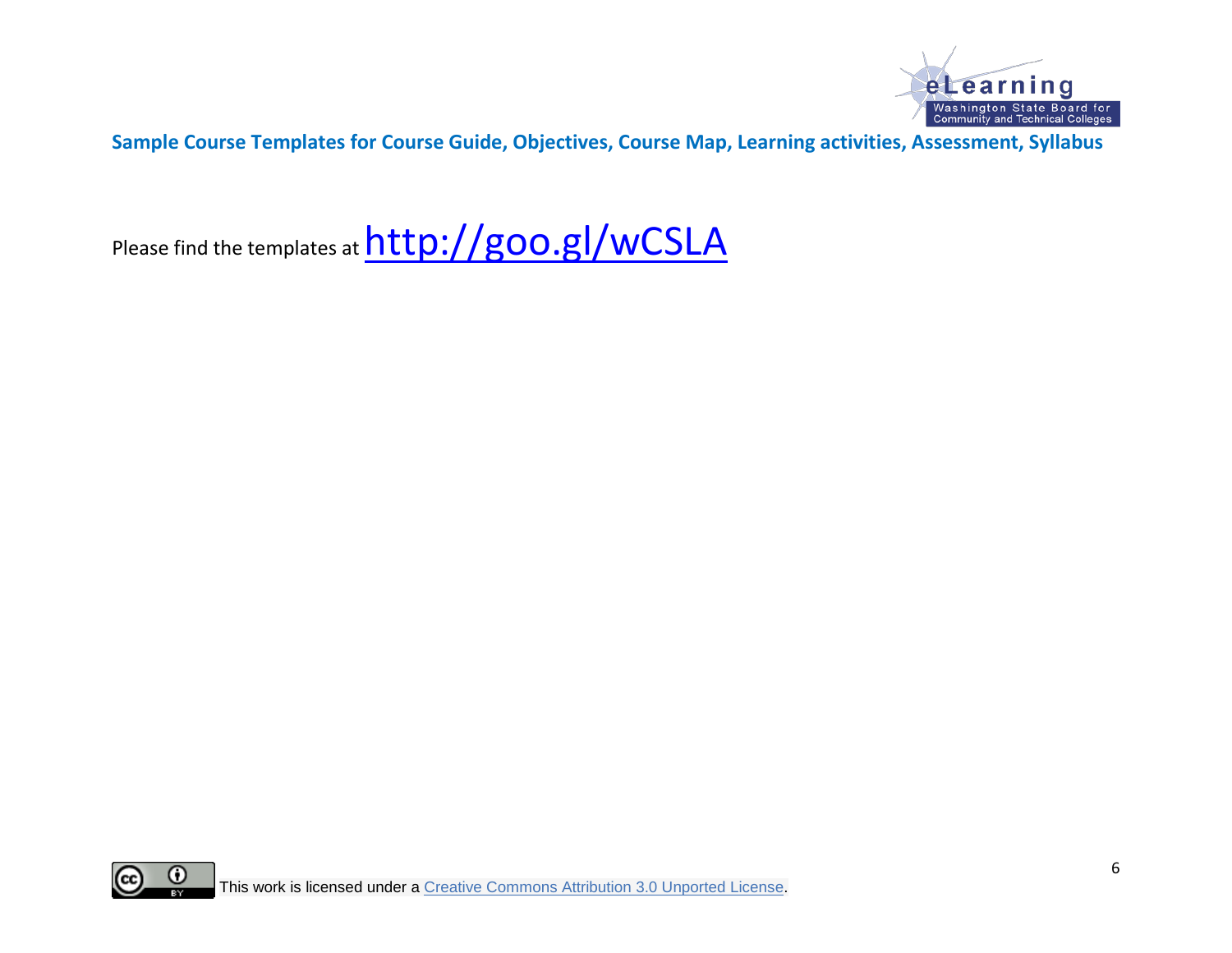

## **Sample Project Guidelines and Deliverables**

Washington State Student Completion Initiative Open Course Library (OCL) Phase 2 – Beginning January 2012 Guidelines & Deliverables

### *Unified Quarter Schedule*

We will us the following schedule to define quarters for the Open Course Library project across all colleges. Open Course Library participants agree to follow this schedule during the project:

| January 9, 2012  | Start Winter OCL work - Plan, outline, and develop course                        |
|------------------|----------------------------------------------------------------------------------|
| March 23, 2012   | End Winter OCL work                                                              |
| April 2, 2012    | Start Spring OCL work - Course development, course reviews                       |
| June 14, 2012    | End Spring OCL work                                                              |
| Summer 2012      | <b>Summer Break</b>                                                              |
| <b>Fall 2012</b> | Faculty course designers pilot teach OCL course at their colleges (Fall Quarter) |
| January 7, 2013  | Start Winter OCL work - Final revisions                                          |
| March 22, 2013   | End Winter OCL work - All OCL work due                                           |

#### *Project Deliverables and Timeline*

In phase 2 we are providing a much more specific set of deliverables and deadlines for two reasons:

(1) the funds we are using require monthly deliverables from all participants, and (2) many of the phase 1 courses were completed late, resulting in additional expense. In phase 2 grant payments will be contingent on completion of monthly deliverables. By participating in the project you agree to meet the following deliverables and deadlines:

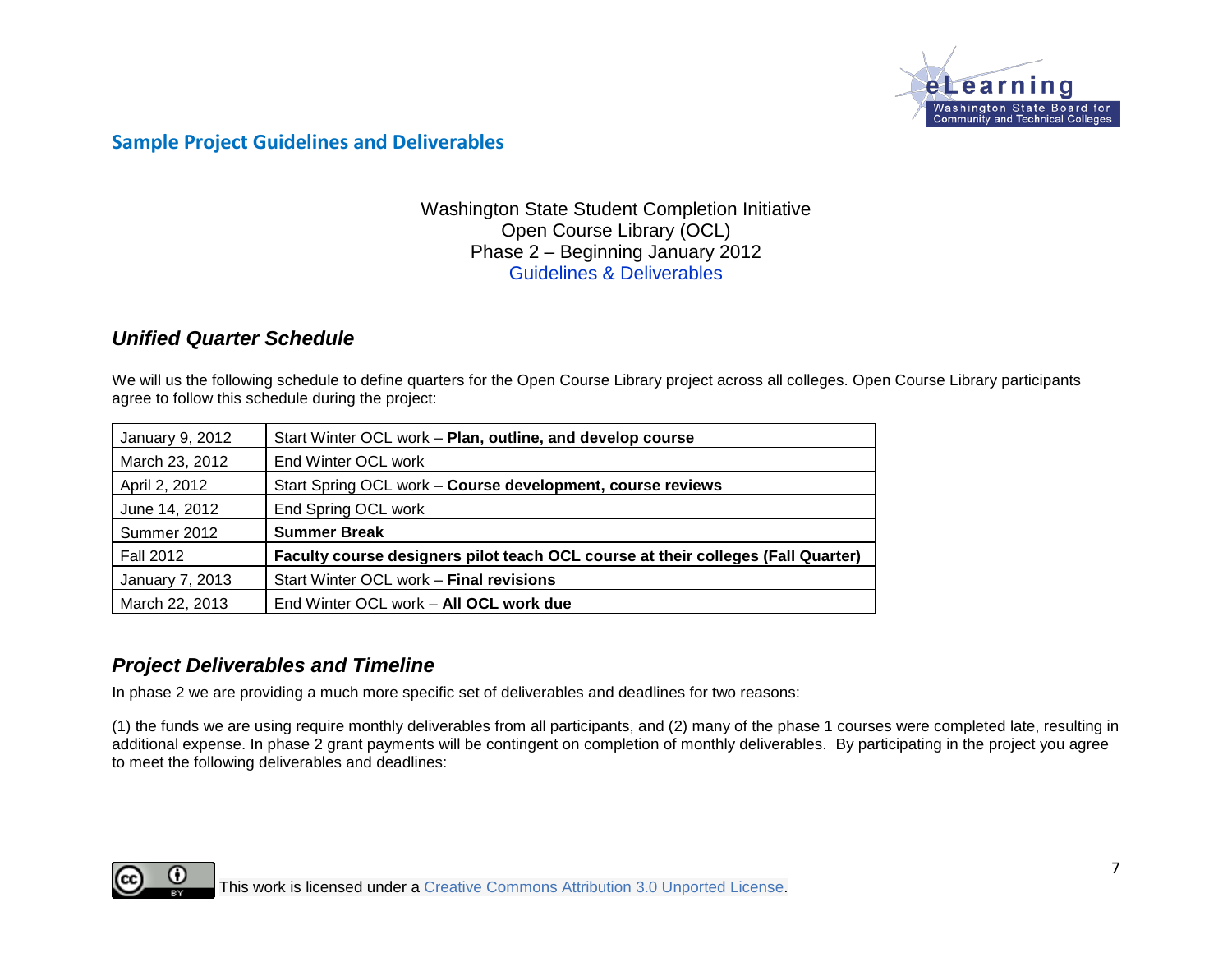

## *Winter 2012 Deliverables (as of 2/14/12)*

| <b>Winter 2012 Deliverables</b>                                                             | <b>Faculty Course</b><br><b>Designer</b>                       | <b>Instructional</b><br>Designer (ID)                        | Other (specify who)                                           | <b>Final Deadline</b>                                                                                                      |
|---------------------------------------------------------------------------------------------|----------------------------------------------------------------|--------------------------------------------------------------|---------------------------------------------------------------|----------------------------------------------------------------------------------------------------------------------------|
| Kickoff planning for Support Staff<br>(Meet online via Collaborate)                         |                                                                | <b>TBA</b>                                                   | All Support Staff TBA                                         |                                                                                                                            |
| Course preview sheet, including<br>draft of course-level objectives                         | Bring digital file to<br>kickoff                               | Review at kickoff                                            |                                                               | January 26, 2012                                                                                                           |
| All: Attend OCL phase 2 kickoff<br>(mandatory)                                              | January 24-26, 2012                                            |                                                              |                                                               |                                                                                                                            |
| Course-level objectives                                                                     | Submitted by<br>February 3, 2012                               | Reviewed by February<br>10, 2012                             |                                                               | February 17, 2012                                                                                                          |
| Module-level objectives                                                                     | Submitted by<br>February 10, 2012                              | Reviewed by February<br>17, 2012                             |                                                               | February 24, 2012                                                                                                          |
| Course Content Map / Outline                                                                | Submitted by<br>February 17, 2012                              | Reviewed by February<br>24, 2012                             | Sent to 2 Subject<br>Matter Experts on<br>March 16, 2012      | April 2, 2012                                                                                                              |
| Learning Activities                                                                         | Submitted by March<br>9, 2012                                  | Reviewed by March<br>16, 2012                                |                                                               | March 23, 2012                                                                                                             |
| <b>SME Peer Reviews</b>                                                                     | Faculty sends SME<br>nomination with<br>criteria to ID by 2/17 | ID approves by 3/1                                           | QA (Ellen B.) sends<br>all SMEs confirmation<br>e-mail by 3/5 | SMEs given full course map and<br>learning activities by 3/16;<br>reviews due to QA by 4/2 (then<br>sent to IDs & faculty) |
| <b>Brief OCL Project Report/Online</b><br>Survey (Tom will send link)                       | Submitted by ALL<br>project participants by<br>June 14         | Submitted by ALL<br>project participants<br>by June 14, 2012 | Submitted by ALL<br>project participants<br>by June 14, 2012  |                                                                                                                            |
| System to track copyright<br>clearance and tracking of all<br>materials used in each course |                                                                |                                                              | Organized by<br>librarians by February<br>24, 2012            | In place by February 24, 2012                                                                                              |
| Webinar on identifying copyright of<br>educational materials                                |                                                                |                                                              | Librarians lead<br>webinar in mid-<br>February, 2012          |                                                                                                                            |
| <b>END WINTER QUARTER 2012</b><br>Colleges invoice SBCTC for winter                         | Quarter ends March<br>23                                       |                                                              |                                                               |                                                                                                                            |

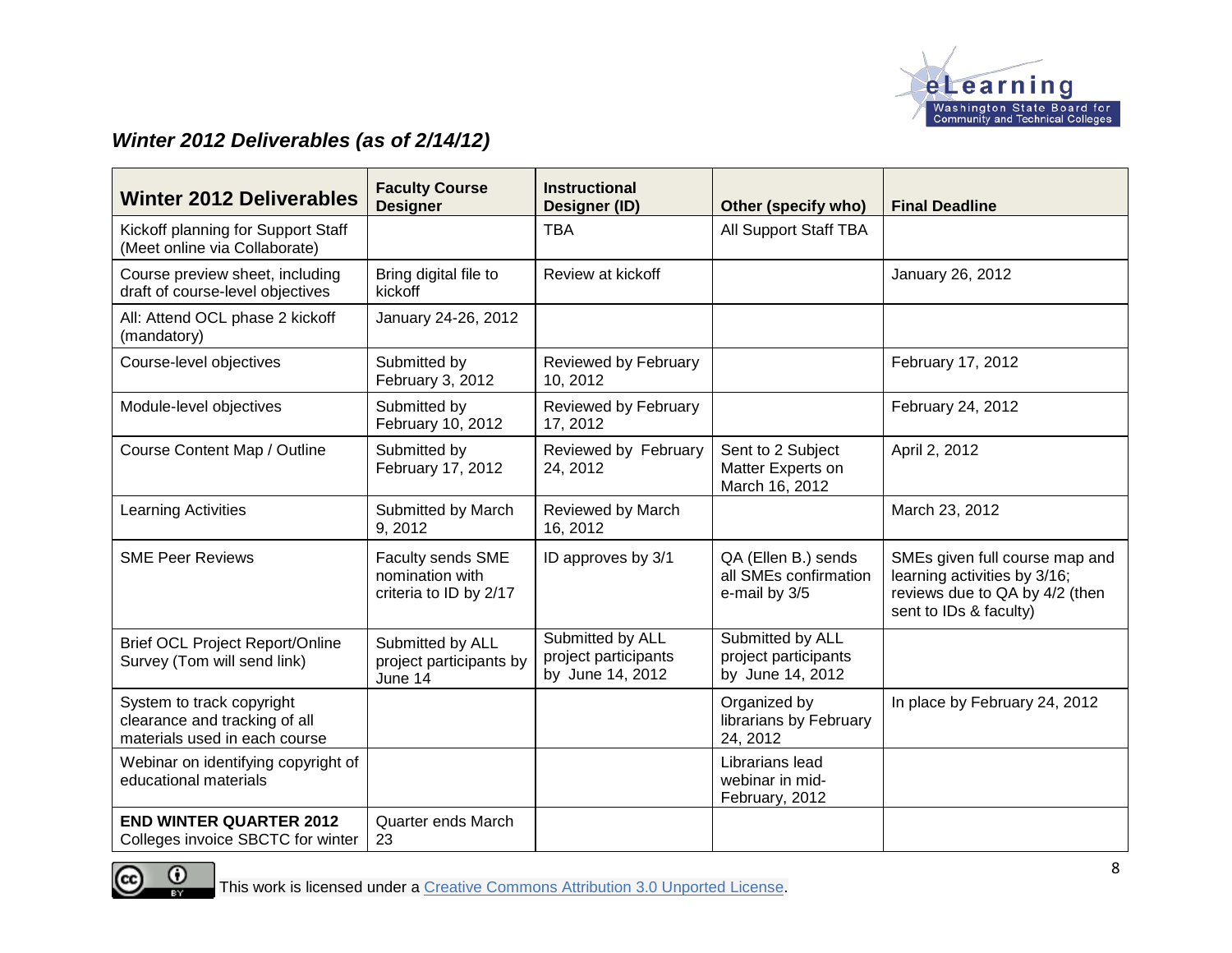

## *Spring 2012 Deliverables*

| <b>Spring 2012 Deliverables</b>                                                                                                                  | <b>Faculty Course</b><br>Des.                | <b>Instructional</b><br>Designer (ID) | Other (specify who)                                                           | <b>Final Deadline</b>                             |  |  |
|--------------------------------------------------------------------------------------------------------------------------------------------------|----------------------------------------------|---------------------------------------|-------------------------------------------------------------------------------|---------------------------------------------------|--|--|
| Syllabus and Exams/Assessments with<br>answer keys or grading rubrics (note:<br>answers will be openly shared)                                   | Submitted by<br>April 20, 2012               | Reviewed by April<br>27, 2012         |                                                                               | May 4, 2012                                       |  |  |
| All external materials indexed and copyright<br>cleared (author, copyright license, URL, short<br>description)                                   |                                              |                                       | Librarians, Spring 2012                                                       | June 1, 2012                                      |  |  |
| All materials complete and ready for faculty<br>reports & expert reviews                                                                         | Ready by May 4,<br>2012 or sooner            |                                       |                                                                               |                                                   |  |  |
| Subject Matter Expert Review of course<br>materials x 2                                                                                          |                                              |                                       | Reviewed by 2 Subject Matter<br>Experts by May 18 (content<br>review)         |                                                   |  |  |
| Global Education Report - submitted by<br>faculty course designers                                                                               | Submit report<br>June 22, 2012 or<br>sooner  |                                       | Reviewed by Global Ed<br>Specialist. All reviews<br>completed by May 25, 2012 | <b>Final Global Ed</b><br>approval in winter 2013 |  |  |
| Information Literacy Report - submitted by<br>faculty course designers                                                                           | Submit report<br>June 22, 2012 or<br>sooner  |                                       | Reviewed by Librarian All<br>reviews completed by May 25,<br>2012             | Final changes by June<br>22, 2012                 |  |  |
| Accessibility / Universal Design Report                                                                                                          | Submit report<br>June 22, 2012 or<br>sooner  |                                       | Reviewed by Accessibility/UD<br>Specialist & DSSC in summer<br>2012           | Final Accessibility/UD<br>approval in winter 2013 |  |  |
| Instructional Design Review of course<br>materials -- ready to pilot?                                                                            |                                              | Reviewed<br>by June 29, 2012          |                                                                               | Final ID approval in<br>winter 2013               |  |  |
| <b>Course Development Complete! Prep for</b><br>pilot by moving OCL materials to LMS, as<br>needed (work with local eLearning staff for<br>help) |                                              |                                       |                                                                               |                                                   |  |  |
| Brief OCL Project Report/Online Survey (ALL<br>OCL2 participants)                                                                                | Submitted by<br>June 27, 2012                | Submitted by<br>June 27, 2012         | Submitted by librarians by<br>June 27, 2012                                   |                                                   |  |  |
| <b>END SPRING QUARTER 2012 Colleges</b><br>invoice SBCTC for spring quarter work.                                                                | Spring OCL2<br>Quarter ends<br>June 16, 2012 | Colleges submit<br>invoices by July   | All expenses for fiscal year<br>2011-12 must be submitted to<br><b>SBCTC</b>  |                                                   |  |  |